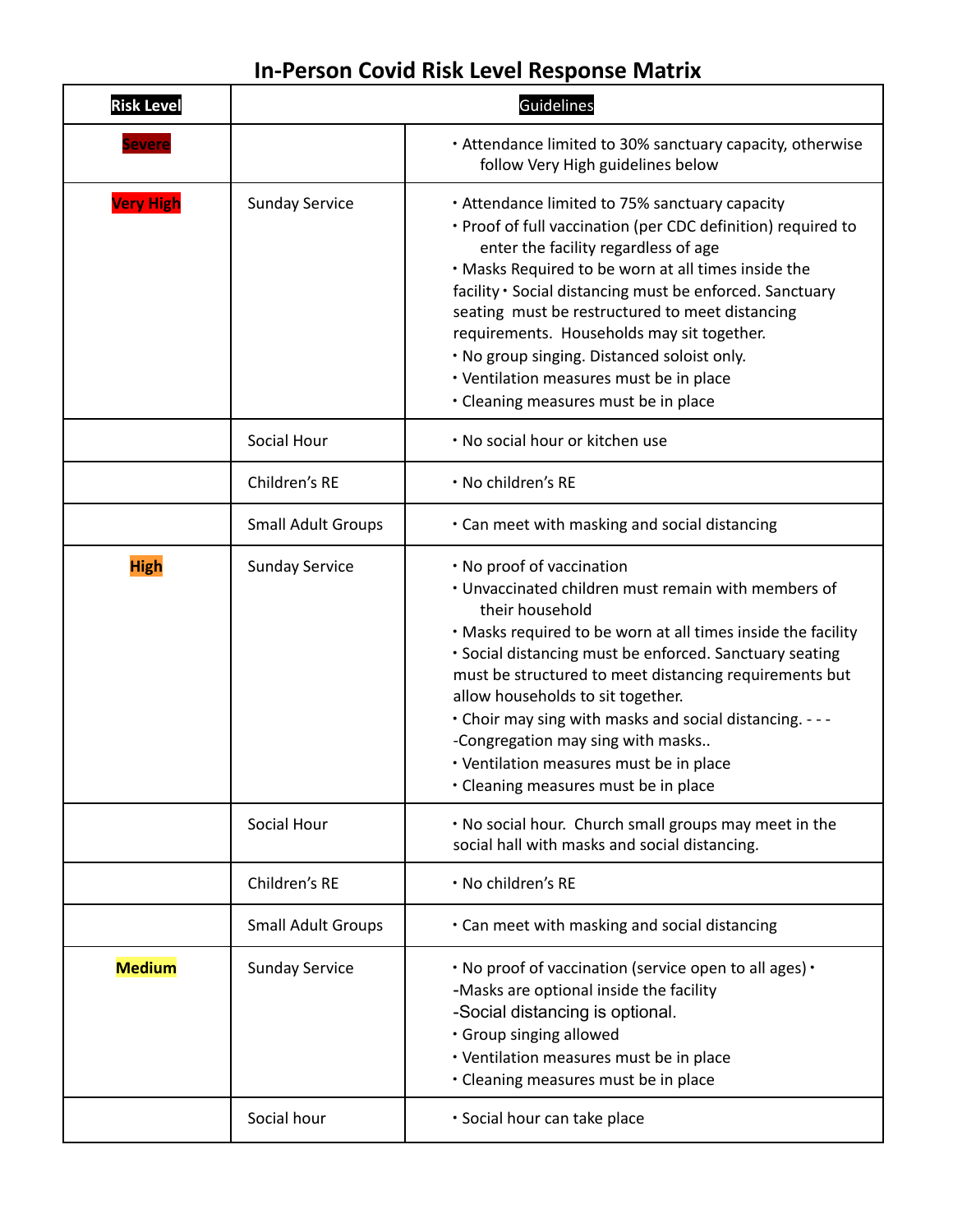|     |                                         | . Masks optional when not eating/drinking                                                                                                                      |
|-----|-----------------------------------------|----------------------------------------------------------------------------------------------------------------------------------------------------------------|
|     | Children's RE                           | . Children's RE can meet with masking                                                                                                                          |
|     | <b>Small Adult Groups</b>               | . Can meet with masking                                                                                                                                        |
| Low | Activities return<br>to<br>pre-pandemic | . No proof of vaccination<br>. No mask requirement<br>. No social distancing requirement<br>. No ventilation requirement<br>· Nursery/childcare can be offered |

## Page 1 of 2 Rev. 03.10.2022

Risk level for **Jefferson County** will be evaluated each Thursday by task force using CovidActNow website:

(https://covidactnow.org/us/kentucky-ky/county/jefferson\_county/?s=24251338)

∙ If risk level goes up from previous Thursday, the new level guidelines will be implemented. ∙ If risk level goes down from previous Thursday, new level guidelines will be implemented.

Definitions:

∙ Sunday Service – large congregational worship service held in the sanctuary ∙ Social Hour – large congregational social activity typically following Sunday service ∙

- Children's RE religious exploration classes for children and youth
- ∙ Small Adult Groups adult religious exploration, church committees, church ministries, church special interest groups, etc.
- ∙ Full Vaccination as defined by CDC